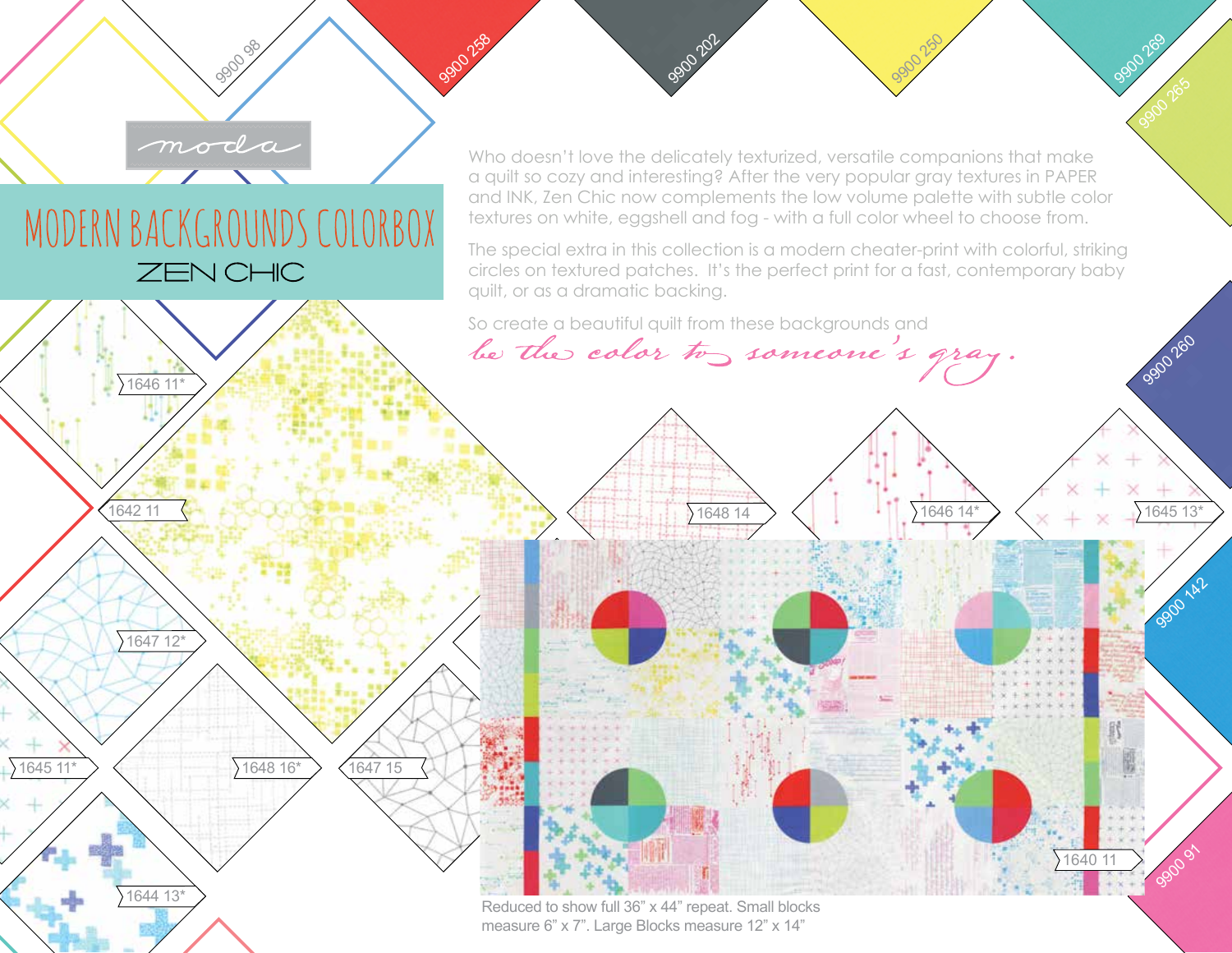Reduced to show full 36" x 44" repeat. Small blocks measure 6" x 7". Large Blocks measure 12" x 14"





**Modern BG Colorbox** *Zen Chic* January Delivery

*CONTINUED ON FOLLOWING PAGE*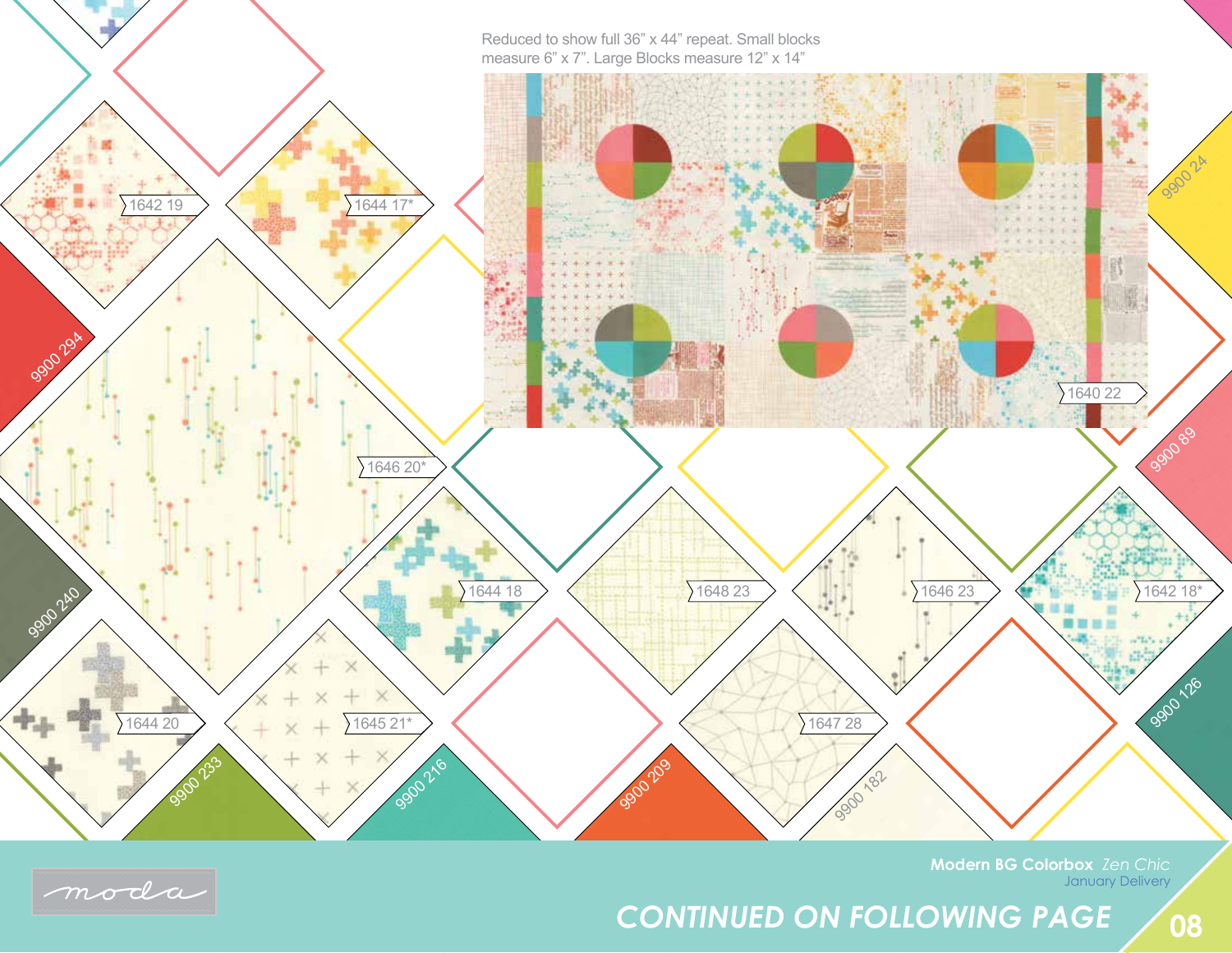